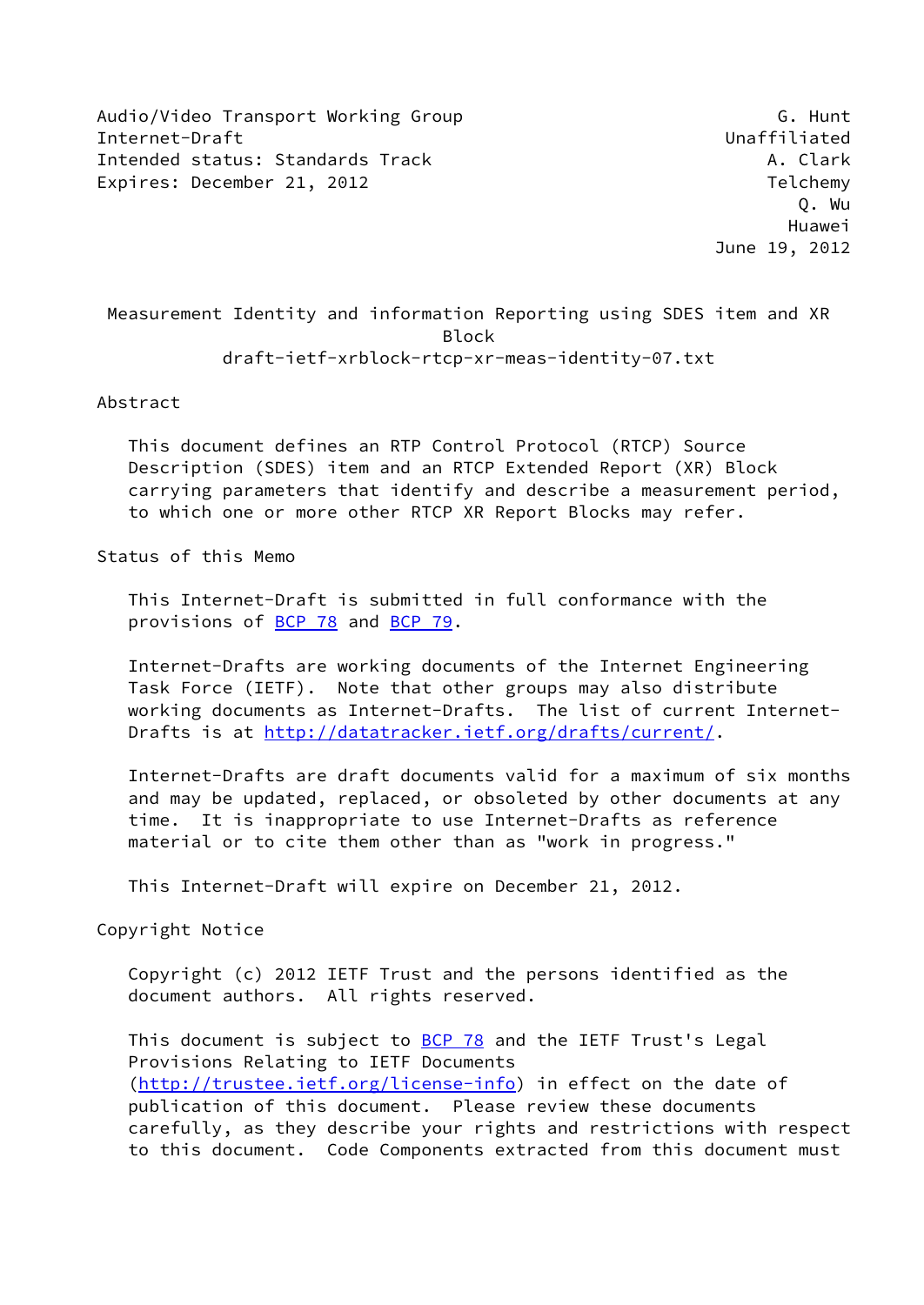Hunt, et al. **Expires December 21, 2012** [Page 1]

| Internet-Draft<br>Measurement Reporting | June 2012 |  |
|-----------------------------------------|-----------|--|
|-----------------------------------------|-----------|--|

 include Simplified BSD License text as described in Section 4.e of the Trust Legal Provisions and are provided without warranty as described in the Simplified BSD License.

# Table of Contents

| 1.   |                                                                                              |  |
|------|----------------------------------------------------------------------------------------------|--|
| 1.1. |                                                                                              |  |
|      | 1.2. Performance Metrics Framework 4                                                         |  |
|      | <u>1.3</u> . Applicability <u>4</u>                                                          |  |
|      |                                                                                              |  |
|      |                                                                                              |  |
|      | 3. Measurement Identity SDES Item 6                                                          |  |
|      | $3.1$ . APSI: Application Specific Identifier SDES Item 6                                    |  |
|      | $\underline{4}$ . Measurement Information XR Block $\underline{7}$                           |  |
| 4.1. |                                                                                              |  |
| 4.2. | Definition of Fields in Measurement Information Report                                       |  |
|      | Block                                                                                        |  |
| 5.   | IANA Considerations $\ldots \ldots \ldots \ldots \ldots \ldots \ldots \ldots \underline{10}$ |  |
|      | $\underline{5.1}$ . New RTCP SDES Type value 10                                              |  |
|      | $5.2$ . New RTCP XR Block Type value 10                                                      |  |
|      | $5.3$ . Contact information for registrations 10                                             |  |
|      | 6. Security Considerations 11                                                                |  |
|      |                                                                                              |  |
| 7.1. |                                                                                              |  |
|      | 7.2. Informative References 12                                                               |  |
|      |                                                                                              |  |
| A.1. | draft-ietf-xrblock-xr-rtcp-meas-identity-07 13                                               |  |
| A.2. | draft-ietf-xrblock-xr-rtcp-meas-identity-06 13                                               |  |
| A.3. | draft-ietf-xrblock-xr-rtcp-meas-identity-05 13                                               |  |
| A.4. | draft-ietf-xrblock-xr-rtcp-meas-identity-04 13                                               |  |
| A.5. | draft-ietf-xrblock-xr-rtcp-meas-identity-03 13                                               |  |
| A.6. | draft-ietf-xrblock-xr-rtcp-meas-identity-02 13                                               |  |
| A.7. | draft-ietf-xrblock-xr-rtcp-meas-identity-01 14                                               |  |
| A.8. | draft-ietf-xrblock-xr-rtcp-meas-identity-00 14                                               |  |
|      |                                                                                              |  |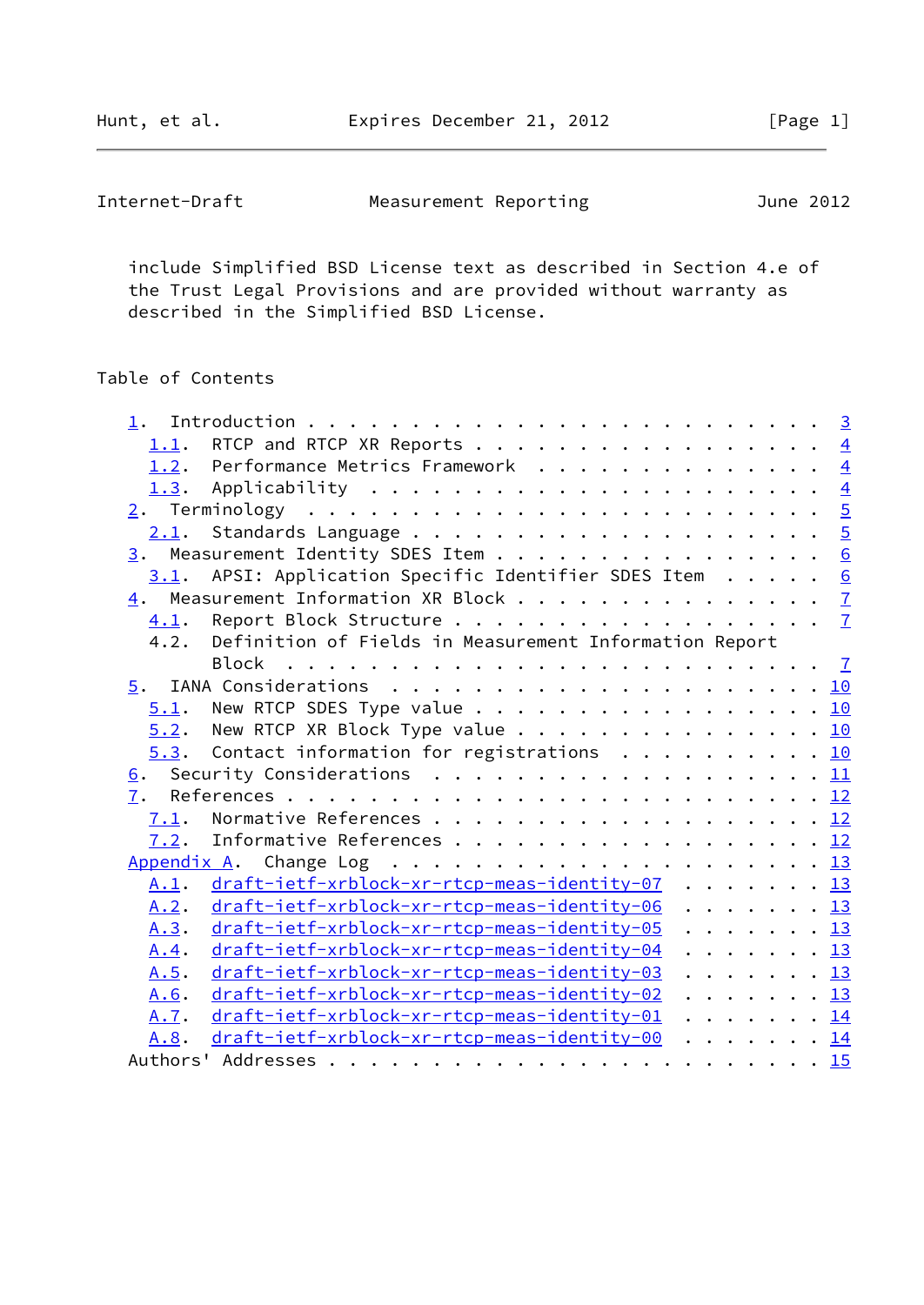Hunt, et al. **Expires December 21, 2012** [Page 2]

<span id="page-2-1"></span>Internet-Draft Measurement Reporting June 2012

#### <span id="page-2-0"></span>[1](#page-2-0). Introduction

 This document defines one new RTP Control Protocol (RTCP) Source Description (SDES) [[RFC3550\]](https://datatracker.ietf.org/doc/pdf/rfc3550) item, and one new Extended Report (XR) Report Block carrying parameters that identify and describe a measurement period, to which one or more other RTCP XR Report Blocks may refer.

 The SDES item provides a field for an application specific auxiliary identifier. This identifier may be used to correlate data in XR Blocks within an RTP session with data from a non-RTP session.

 A RTCP Measurement Identity SDES packet may be associated with a set of RTCP XR metrics blocks which share the same application specific measurement identifier.

 The XR Report Block does not contain any measurement results (metrics). Instead, it provides information relevant to a measurement reported in one or more other block types, including:

- o the sequence number of the first packet of the RTP session,
- o the extended sequence numbers of the first packet of the current measurement interval, and the last packet included in the measurement,
- o the duration of the most recent measurement interval and
- o the duration of the interval applicable to cumulative measurements (which may be the duration of the RTP session to date).

 The method for calculation of the extended RTP sequence number is provide in Real-time Transport Protocol (RTP) [[RFC3550](https://datatracker.ietf.org/doc/pdf/rfc3550)].

 The RTCP XR Report Block containing the measurement information is intended to provide a single copy of the information necessary to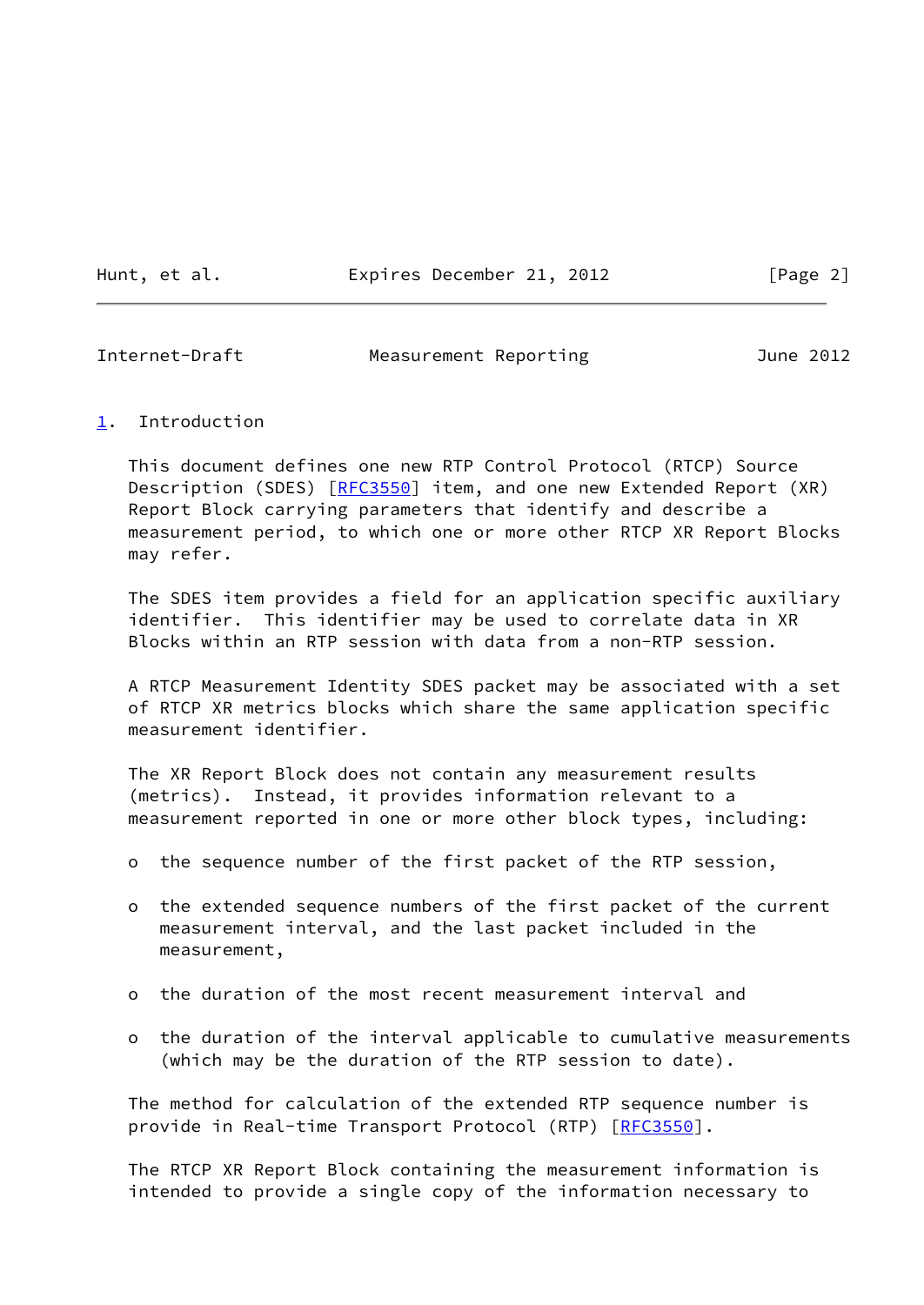relate measurement data in the RTCP XR blocks to the stream, and measurement period, to which they refer. Commonly, multiple other small metric blocks contain measurement data for the same stream and period, and it would be a large overhead if all of these metric blocks carried duplicated data for measurement identification.

 The RTCP XR Report Block may be associated with a set of RTCP XR metrics blocks which share the same information relevant to a reported measurement. There may be several such sets in an RTCP packet, in which each set share the same information relevant to a reported measurement. There may also be RTCP XR blocks in the packet which are not associated with a Measurement Information block, for

| Hunt, et al. | Expires December 21, 2012 | [Page 3] |
|--------------|---------------------------|----------|
|--------------|---------------------------|----------|

<span id="page-3-1"></span>Internet-Draft Measurement Reporting and June 2012

 example blocks which were defined before the Measurement Identity and information mechanism was introduced by this document.

#### <span id="page-3-0"></span>[1.1](#page-3-0). RTCP and RTCP XR Reports

 The use of RTCP for reporting is defined in [\[RFC3550](https://datatracker.ietf.org/doc/pdf/rfc3550)]. [\[RFC3611](https://datatracker.ietf.org/doc/pdf/rfc3611)] defines an extensible structure for reporting using an RTCP Extended Report (XR). This document defines a new Extended Report block that must be used as defined in [[RFC3550\]](https://datatracker.ietf.org/doc/pdf/rfc3550) and [\[RFC3611](https://datatracker.ietf.org/doc/pdf/rfc3611)].

#### <span id="page-3-2"></span>[1.2](#page-3-2). Performance Metrics Framework

 The Performance Metrics Framework [[RFC6390](https://datatracker.ietf.org/doc/pdf/rfc6390)] provides guidance on the definition and specification of performance metrics. The RTP Monitoring Architectures[MONARCH] provides guideline for reporting block format using RTCP XR. The SDES item and XR Block described in this document are in accordance with [\[RFC6390](https://datatracker.ietf.org/doc/pdf/rfc6390)] and [[MONARCH\]](#page-12-4).

#### <span id="page-3-3"></span>[1.3](#page-3-3). Applicability

 The RTCP SDES item and the RTCP XR block defined in this document provides information relevant to the measurements for members of a family of RTCP XR metrics blocks which are designed to use it. To use the mechanism defined here, the RTCP XR block containing measurement information is not required to be in the same RTCP packet as the SDES item containing measurement identity.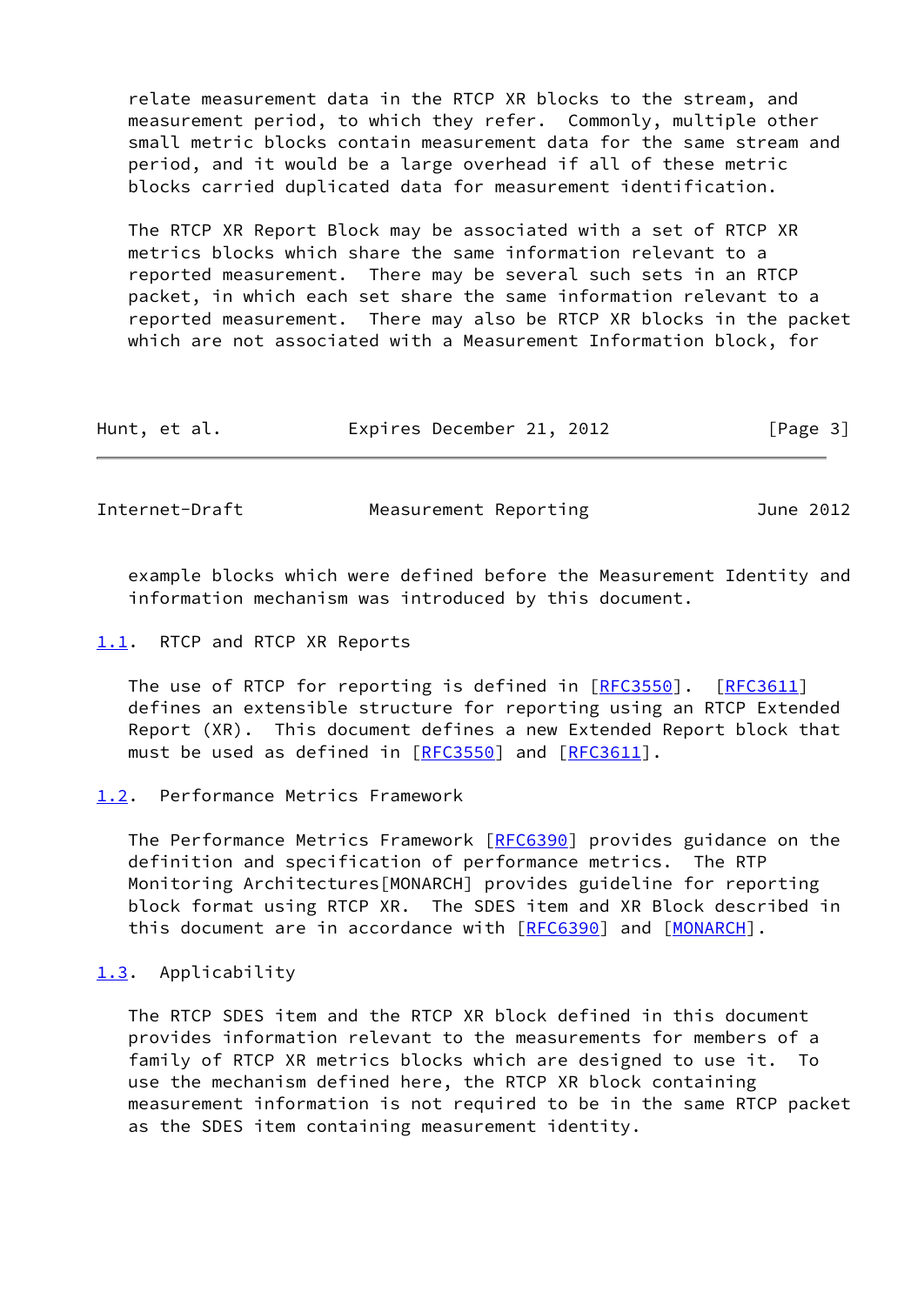| Hunt, et al. | Expires December 21, 2012 | [Page 4] |
|--------------|---------------------------|----------|
|--------------|---------------------------|----------|

<span id="page-4-1"></span>

- <span id="page-4-0"></span>[2](#page-4-0). Terminology
- <span id="page-4-2"></span>[2.1](#page-4-2). Standards Language

 The key words "MUST", "MUST NOT", "REQUIRED", "SHALL", "SHALL NOT", "SHOULD", "SHOULD NOT", "RECOMMENDED", "MAY", and "OPTIONAL" in this document are to be interpreted as described in [RFC 2119 \[RFC2119](https://datatracker.ietf.org/doc/pdf/rfc2119)].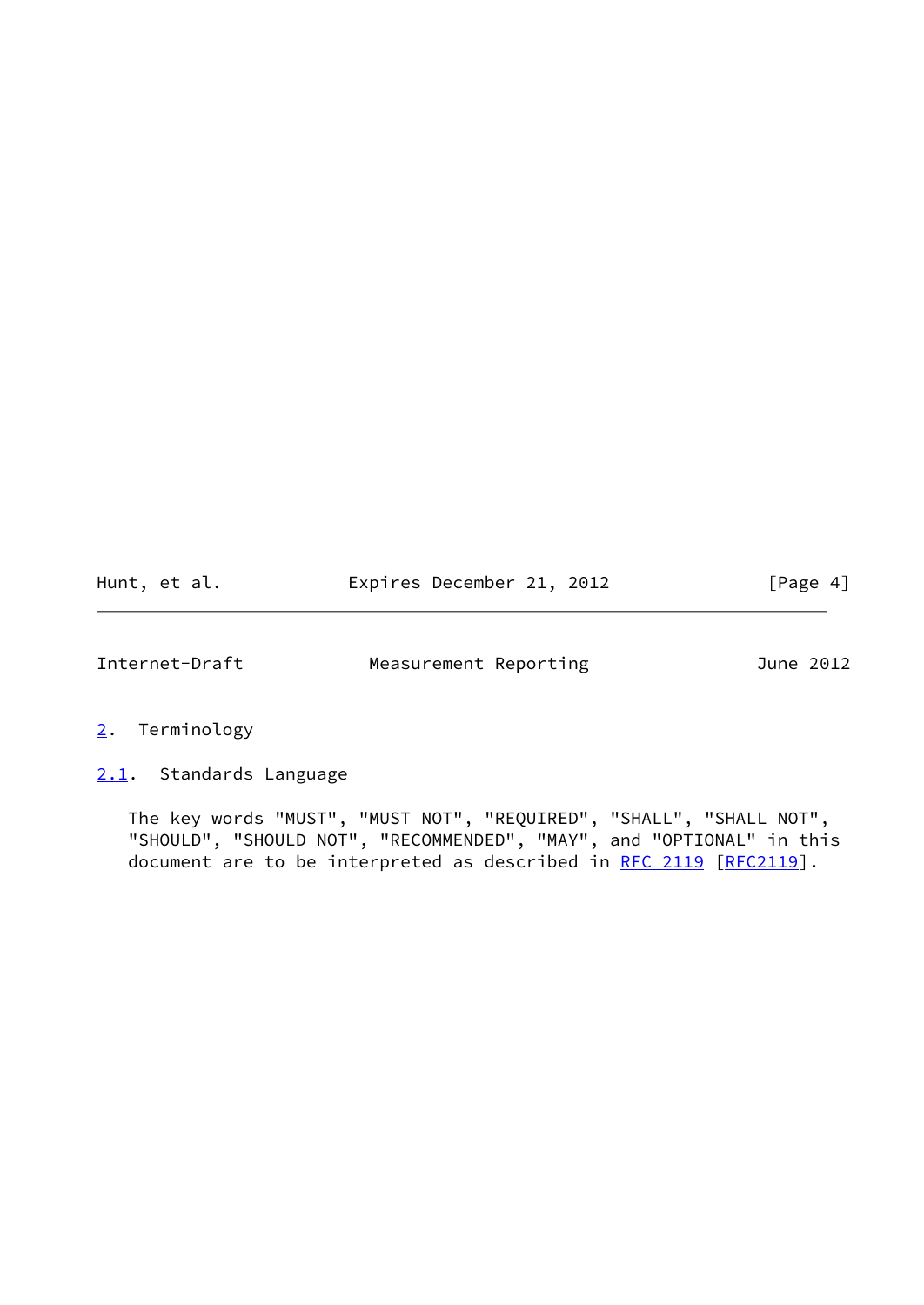<span id="page-5-1"></span>

| Hunt, et al. | Expires December 21, 2012 | [Page 5] |
|--------------|---------------------------|----------|
|              |                           |          |

#### <span id="page-5-0"></span>[3](#page-5-0). Measurement Identity SDES Item

 This section defines the format of the Measurement Identity SDES item. The SDES item is carried in the RTCP SDES packet. The packet format for the RTCP SDES is defined in **Section 6.5 of [RFC3550]**. Each SDES packet is composed of a header with fixed-length fields for version, source count, packet type (PT), and length, followed by zero of more SDES items. In the SDES packet, the PT field is set to SDES (202).

<span id="page-5-2"></span>[3.1](#page-5-2). APSI: Application Specific Identifier SDES Item

0 1 2 3 0 1 2 3 4 5 6 7 8 9 0 1 2 3 4 5 6 7 8 9 0 1 2 3 4 5 6 7 8 9 0 1 +-+-+-+-+-+-+-+-+-+-+-+-+-+-+-+-+-+-+-+-+-+-+-+-+-+-+-+-+-+-+-+-+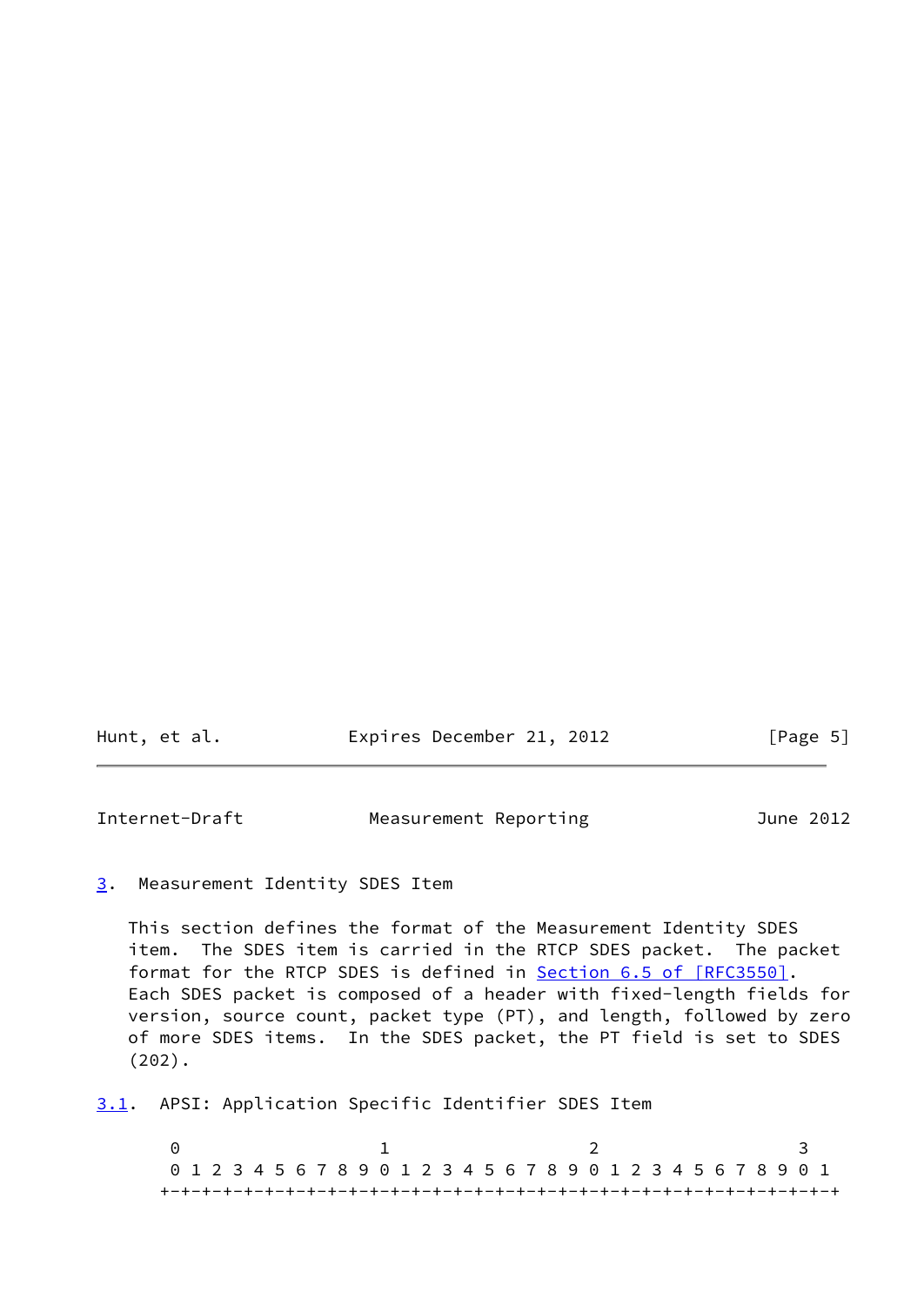| APSI=TBD | length |application specific identifier +-+-+-+-+-+-+-+-+-+-+-+-+-+-+-+-+-+-+-+-+-+-+-+-+-+-+-+-+-+-+-+-+ | .... +-+-+-+-+-+-+-+-+

 Application specific identifier is an additional identifier which is useful in the context of a specific application, e.g. an MPEG-2 transport identifier [\[MPEG2\]](#page-12-5). This item MUST be ignored by applications that are not configured to make use of it. The identifier is variable length. Its length is described by the length field. The value of the length field does not include the two octet SDES item header. If no identifier is provided, the length field MUST be set to zero.

<span id="page-6-2"></span><span id="page-6-1"></span><span id="page-6-0"></span>

|               | Hunt, et al.                     | Expires December 21, 2012                                                 |                         |           | [Page 6] |
|---------------|----------------------------------|---------------------------------------------------------------------------|-------------------------|-----------|----------|
|               | Internet-Draft                   | Measurement Reporting                                                     |                         | June 2012 |          |
| 4.            | Measurement Information XR Block |                                                                           |                         |           |          |
| 4.1.          | Report Block Structure           |                                                                           |                         |           |          |
| 0<br>$\Theta$ | BT=NMI                           | 1 2 3 4 5 6 7 0 1 2 3 4 5 6 7 0 1 2 3 4 5 6 7 0 1 2 3 4 5 6 7<br>Reserved | 3<br>block length = $6$ |           |          |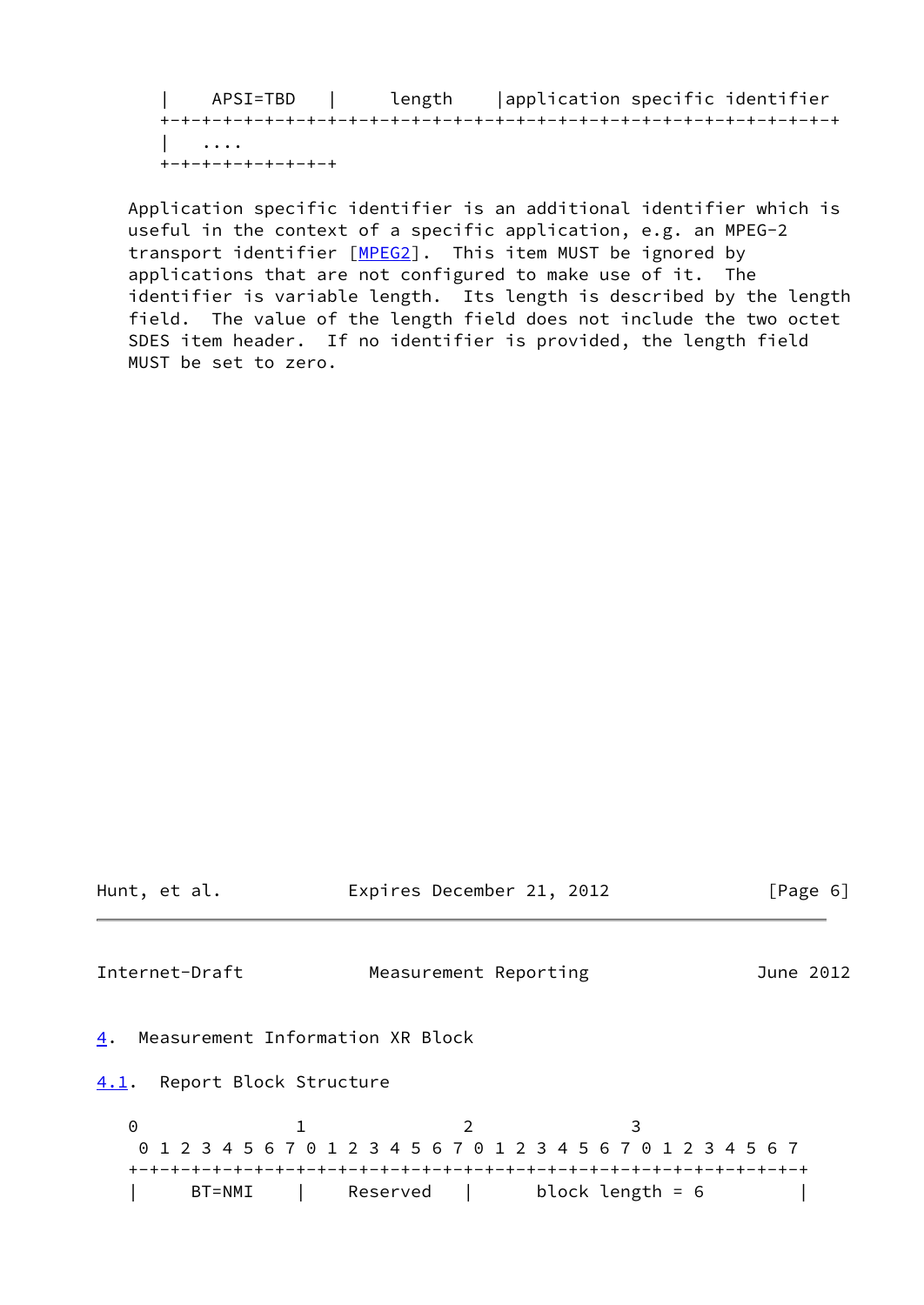+-+-+-+-+-+-+-+-+-+-+-+-+-+-+-+-+-+-+-+-+-+-+-+-+-+-+-+-+-+-+-+-+ SSRC of stream source +-+-+-+-+-+-+-+-+-+-+-+-+-+-+-+-+-+-+-+-+-+-+-+-+-+-+-+-+-+-+-+-+ Reserved | first sequence number +-+-+-+-+-+-+-+-+-+-+-+-+-+-+-+-+-+-+-+-+-+-+-+-+-+-+-+-+-+-+-+-+ extended first sequence number of interval +-+-+-+-+-+-+-+-+-+-+-+-+-+-+-+-+-+-+-+-+-+-+-+-+-+-+-+-+-+-+-+-+ extended last sequence number +-+-+-+-+-+-+-+-+-+-+-+-+-+-+-+-+-+-+-+-+-+-+-+-+-+-+-+-+-+-+-+-+ Measurement Duration (Cumulative) +-+-+-+-+-+-+-+-+-+-+-+-+-+-+-+-+-+-+-+-+-+-+-+-+-+-+-+-+-+-+-+-+ Measurement Duration (Interval) +-+-+-+-+-+-+-+-+-+-+-+-+-+-+-+-+-+-+-+-+-+-+-+-+-+-+-+-+-+-+-+-+

#### Report Block Structure

<span id="page-7-0"></span>[4.2](#page-7-0). Definition of Fields in Measurement Information Report Block

Block type (BT): 8 bits

 A Measurement Information Report Block is identified by the constant NMI.

 [Note to RFC Editor: please replace NMI with the IANA provided RTCP XR block type for this block.]

Reserved.: 8 bits

 These bits are reserved. They MUST be set to zero by senders and ignored by receivers.

Block Length: 16 bits

 The length of this report block in 32-bit words minus one. For the Measurement Information block, the block length is equal to 6.

| Hunt, et al. | Expires December 21, 2012 |  | [Page 7] |
|--------------|---------------------------|--|----------|
|--------------|---------------------------|--|----------|

| Internet-Draft |                       | June 2012 |
|----------------|-----------------------|-----------|
|                | Measurement Reporting |           |

SSRC of source: 32 bits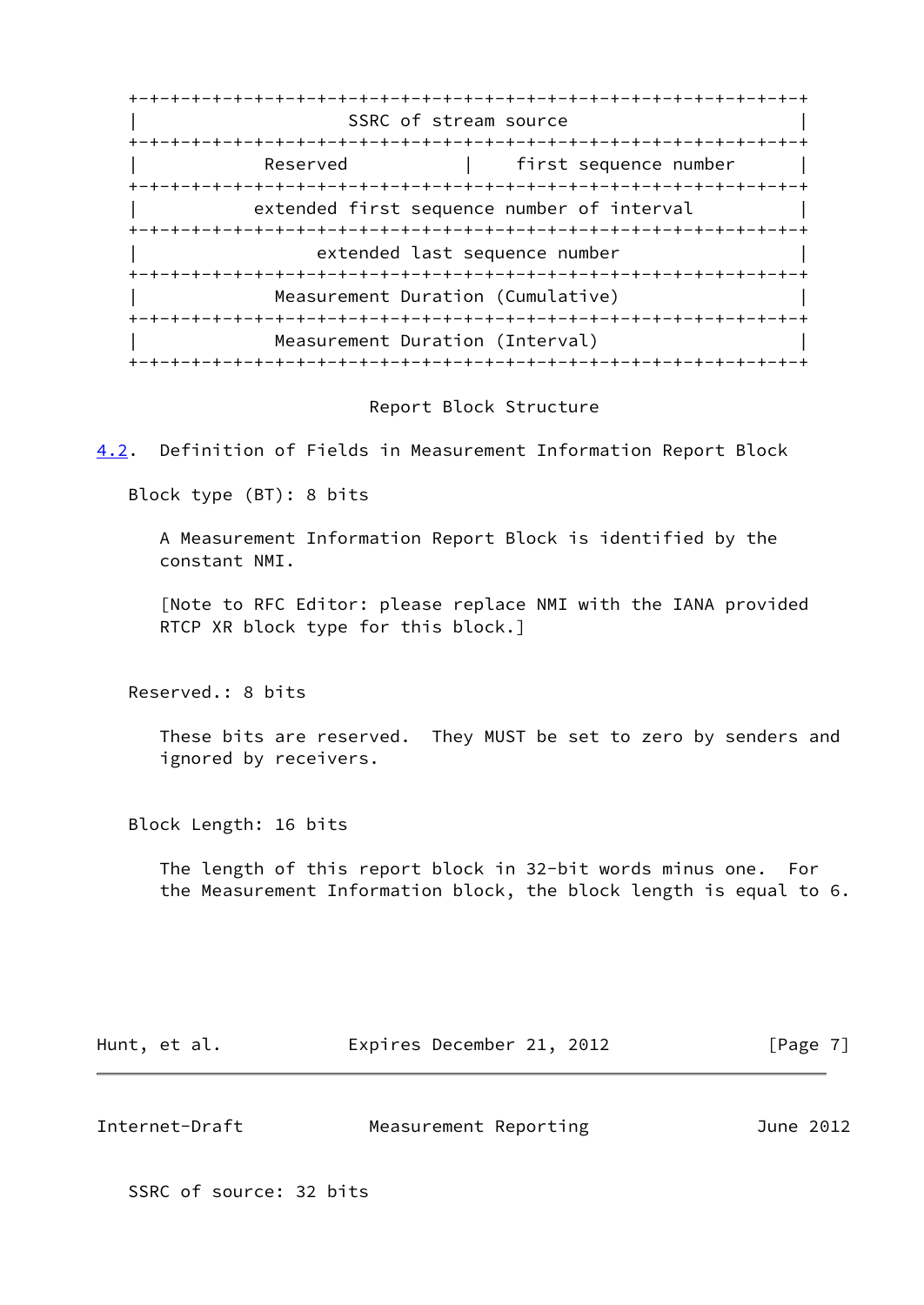As defined in Section [4.1 of \[RFC3611\]](https://datatracker.ietf.org/doc/pdf/rfc3611#section-4.1).

Reserved: 16 bits

 These bits are reserved. They MUST be set to zero by senders and ignored by receivers.

First sequence number: 16 bits

 The RTP sequence number of the first received RTP packet of the session, used to determine the number of packets contributing to cumulative measurements.

Extended first sequence number of interval: 32 bits

 The extended RTP sequence number of the first received RTP packet of the current measurement interval. The extended sequence number is expressed as the low 16 bits value containing the sequence number received in an RTP data packet and the most significant 16 bits value containing the corresponding count of sequence number cycles. For additional information on extended sequence numbers see "extended highest sequence number received" definition in [RFC](https://datatracker.ietf.org/doc/pdf/rfc3550) [3550](https://datatracker.ietf.org/doc/pdf/rfc3550) section 6.4.1 and [RFC 3550 Appendix](https://datatracker.ietf.org/doc/pdf/rfc3550#appendix-A.1) A.1.

Extended last sequence number: 32 bits

 The extended RTP sequence number of the last received RTP packet which contributed to this measurement. The extended sequence number is expressed as the low 16 bits value containing the sequence number received in an RTP data packet and the most significant 16 bits value containing the corresponding count of sequence number cycles. For additional information on extended sequence numbers see "extended highest sequence number received" definition in [RFC 3550 section](https://datatracker.ietf.org/doc/pdf/rfc3550#section-6.4.1) 6.4.1 and [RFC 3550 Appendix](https://datatracker.ietf.org/doc/pdf/rfc3550#appendix-A.1) A.1.

Measurement Duration (Cumulative) : 32 bits

 The duration, expressed in units of 1/65536 seconds, of the reporting interval applicable to Cumulative reports which use this Measurement Information block. The value of this field can be calculated by the receiver of the RTP media stream, for example,

Hunt, et al. **Expires December 21, 2012** [Page 8]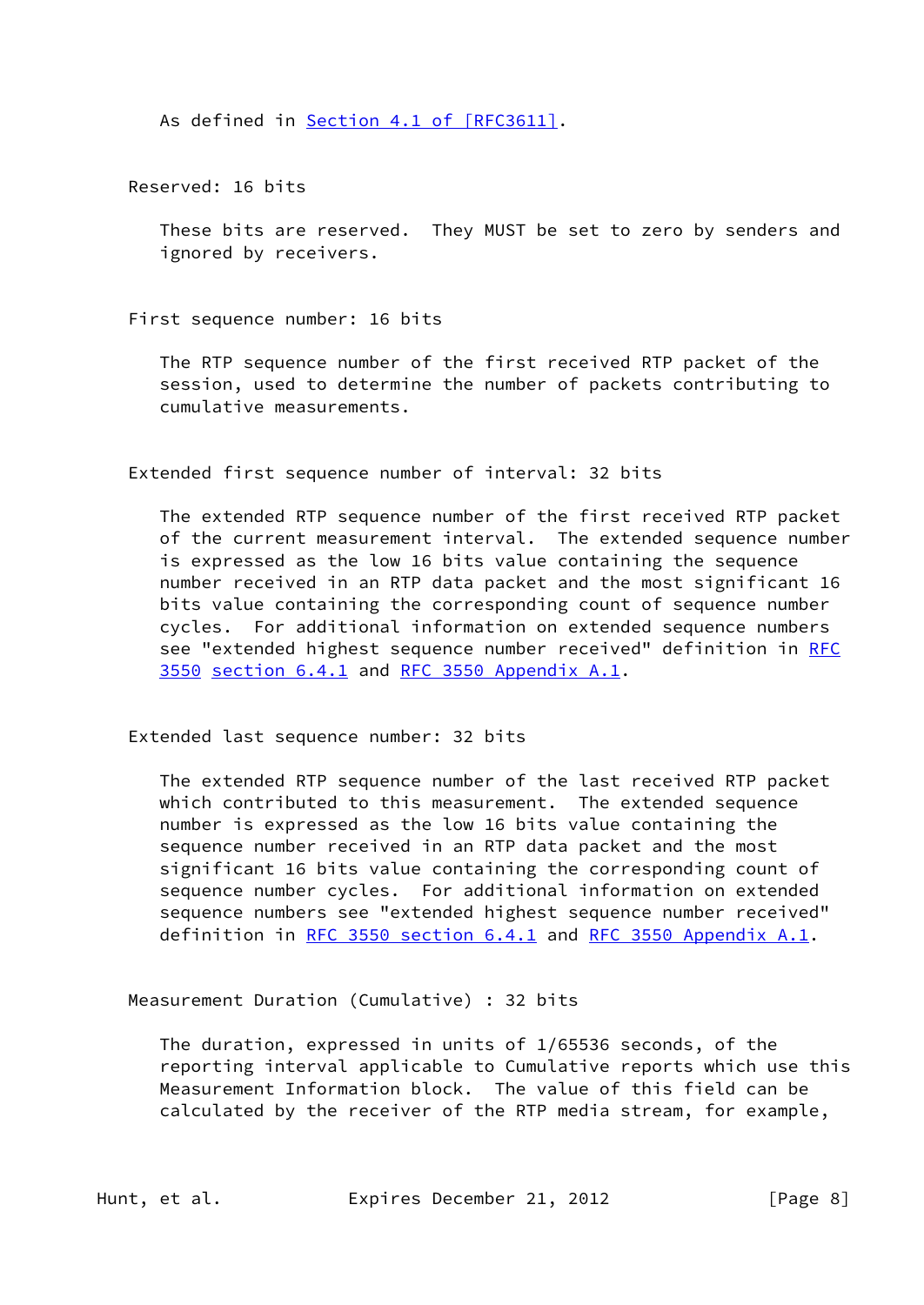based on received RTP media packets or using RTCP method described in [[RFC3550](https://datatracker.ietf.org/doc/pdf/rfc3550)].

Measurement Duration (Interval) : 32 bits

 The duration, expressed in units of 1/65536 seconds, of the reporting interval applicable to Interval reports which use this Measurement Information block . The value of this field can be calculated by the receiver of the RTP media stream, for example, based on received RTP media packets or using RTCP method described in [[RFC3550](https://datatracker.ietf.org/doc/pdf/rfc3550)].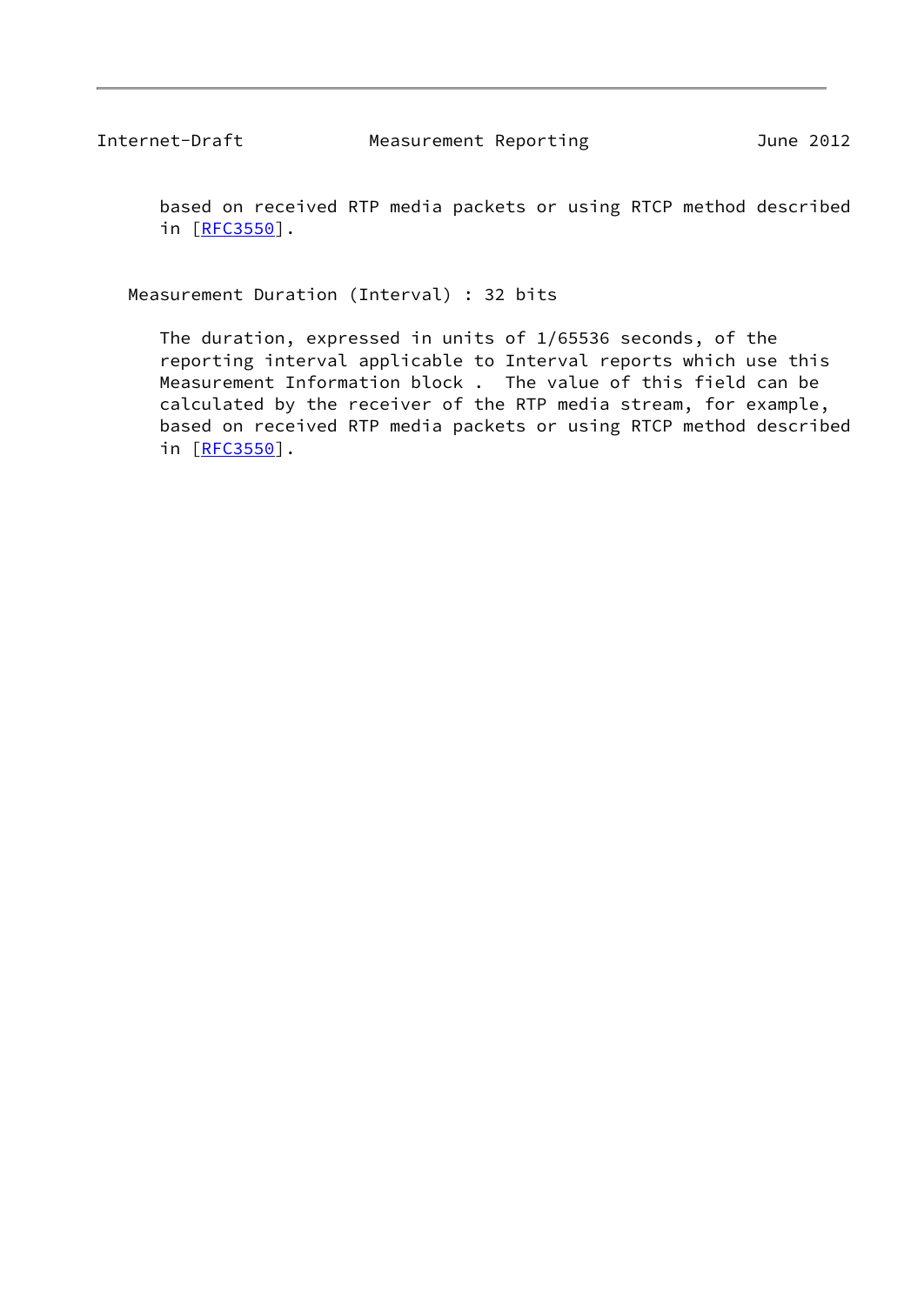<span id="page-10-1"></span>

<span id="page-10-0"></span>[5](#page-10-0). IANA Considerations

 New SDES types for RTCP SDES are subject to IANA registration. For general guidelines on IANA considerations for RTCP SDES, refer to [\[RFC3550](https://datatracker.ietf.org/doc/pdf/rfc3550)].

<span id="page-10-2"></span>[5.1](#page-10-2). New RTCP SDES Type value

 This document assigns one additional SDES type in the IANA "RTCP XR Block Type Registry" to the Measurement Identity SDES items as follow:

abbrev. name value APSI: Application Specific Identifier TBD

 [Note to RFC Editor: please replace APSI with the IANA provided RTCP SDES type for the SDES item.]

<span id="page-10-3"></span>[5.2](#page-10-3). New RTCP XR Block Type value

 This document assigns the block type value NMI in the IANA "RTCP XR Block Type Registry" to the "Measurement Information Block".

 [Note to RFC Editor: please replace NMI with the IANA provided RTCP XR block type for this block.]

<span id="page-10-4"></span>[5.3](#page-10-4). Contact information for registrations

The contact information for the registrations is:

Qin Wu (sunseawq@huawei.com)

 101 Software Avenue, Yuhua District Nanjing, Jiangsu 210012 China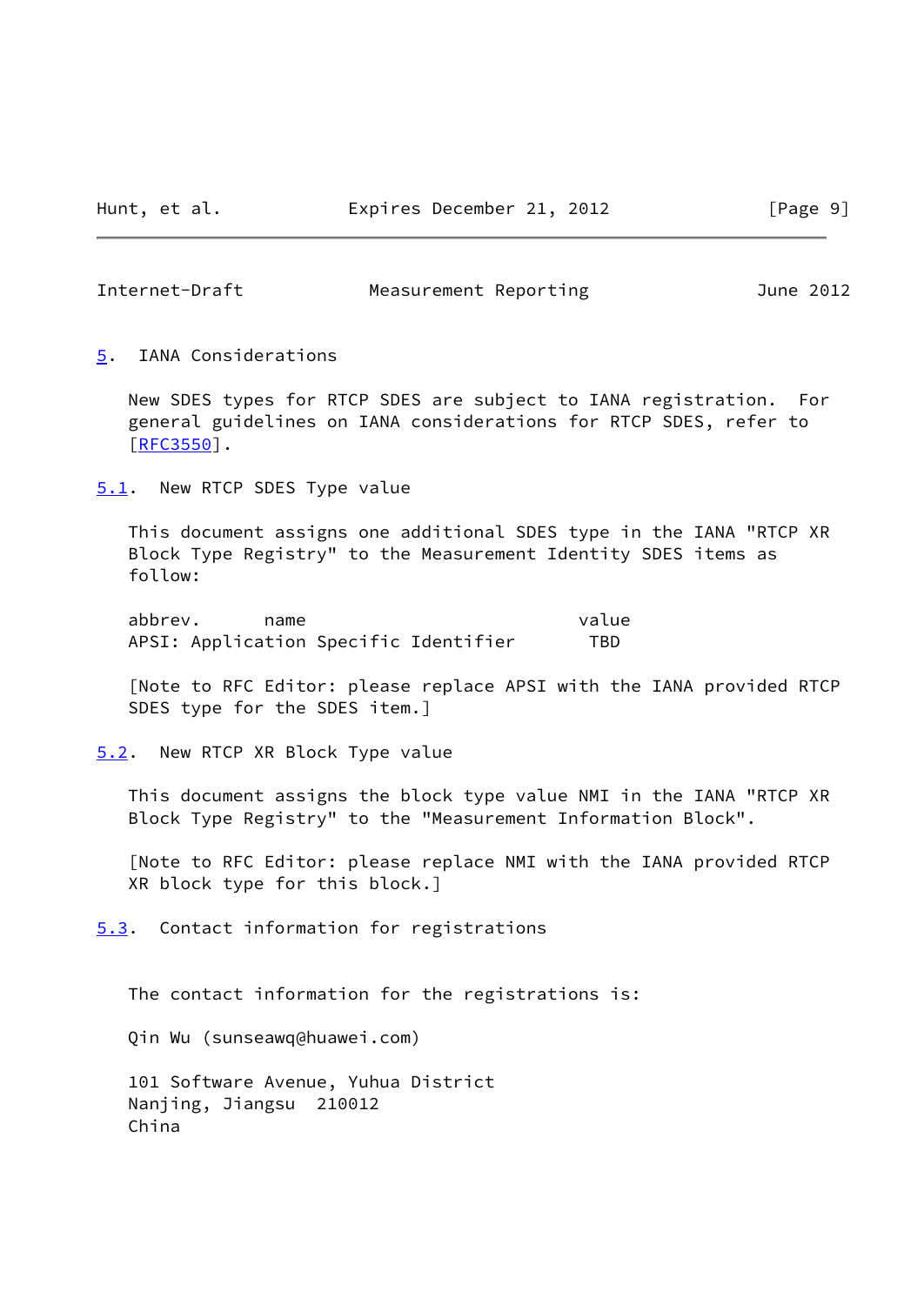<span id="page-11-1"></span>

| Hunt, et al. |  | Expires December 21, 2012 |  |  | [Page 10] |  |  |
|--------------|--|---------------------------|--|--|-----------|--|--|
|--------------|--|---------------------------|--|--|-----------|--|--|

<span id="page-11-0"></span>[6](#page-11-0). Security Considerations

 RTCP reports can contain sensitive information, including information about the nature and duration of a session established between two or more endpoints. Therefore, the use of security mechanisms with RTP, as documented in **Section [9 of \[RFC3550\]](https://datatracker.ietf.org/doc/pdf/rfc3550#section-9)** applies.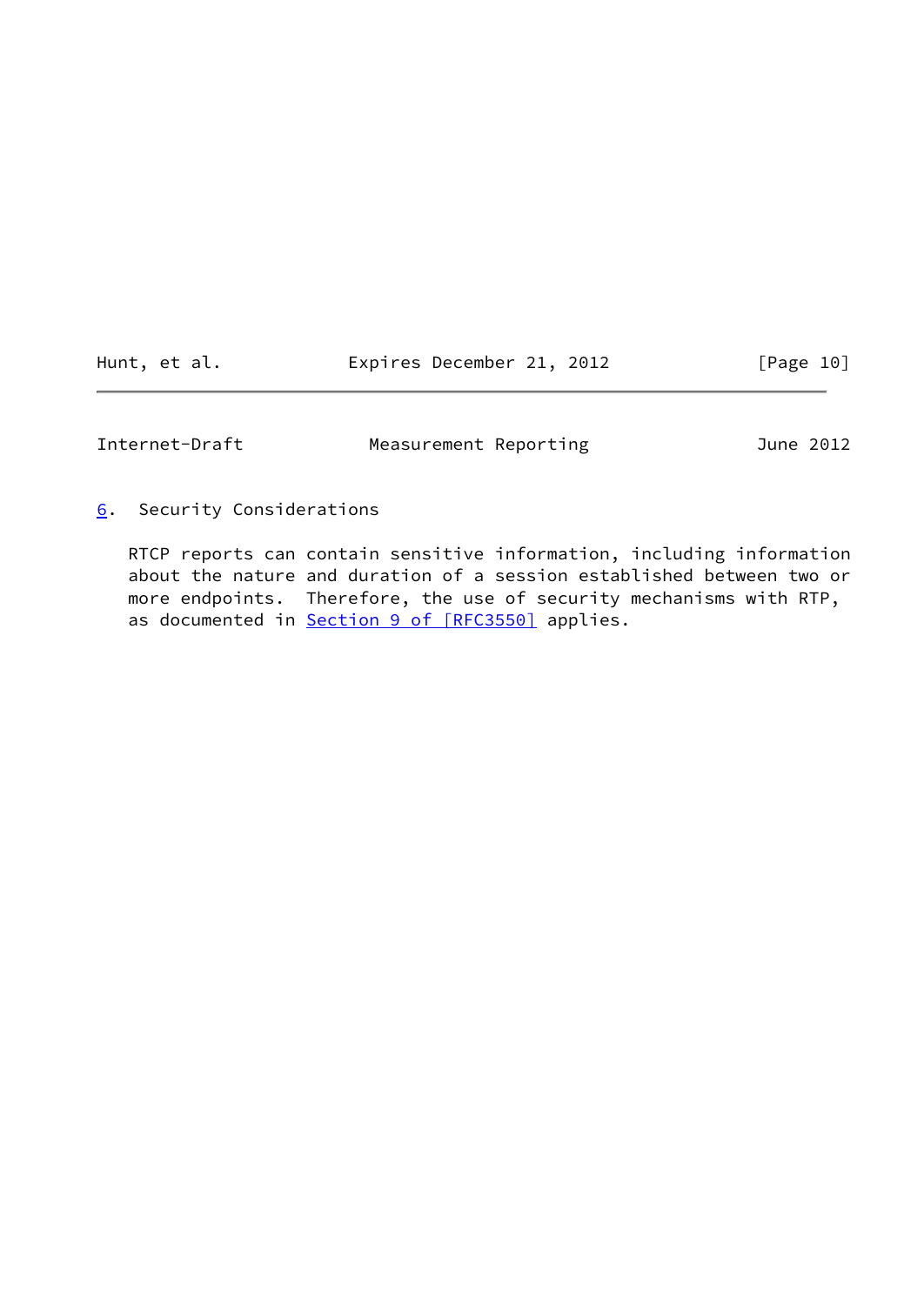| Hunt, et al. | Expires December 21, 2012 |  | [Page 11] |
|--------------|---------------------------|--|-----------|
|--------------|---------------------------|--|-----------|

<span id="page-12-1"></span>

| Internet-Draft | Measurement Reporting |  | June 2012 |
|----------------|-----------------------|--|-----------|
|                |                       |  |           |

### <span id="page-12-0"></span>[7](#page-12-0). References

#### <span id="page-12-2"></span>[7.1](#page-12-2). Normative References

- [RFC2119] Bradner, S., "Key words for use in RFCs to Indicate Requirement Levels", March 1997.
- [RFC3550] Schulzrinne, H., "RTP: A Transport Protocol for Real-Time Applications", [RFC 3550](https://datatracker.ietf.org/doc/pdf/rfc3550), July 2003.
- [RFC3611] Friedman, T., Caceres, R., and A. Clark, "RTP Control Protocol Extended Reports (RTCP XR)", November 2003.

### <span id="page-12-3"></span>[7.2](#page-12-3). Informative References

- <span id="page-12-4"></span> [MONARCH] Wu, Q., Hunt, G., and P. , "Monitoring Architectures for RTP", ID [draft-ietf-avtcore-monarch-12,](https://datatracker.ietf.org/doc/pdf/draft-ietf-avtcore-monarch-12) April 2012.
- <span id="page-12-5"></span>[MPEG2] "ISO/IEC, "Standard 13818-1"", December 2000.
- [RFC6390] Clark, A. and B. Claise, "Framework for Performance Metric Development", [RFC 6390](https://datatracker.ietf.org/doc/pdf/rfc6390), October 2011.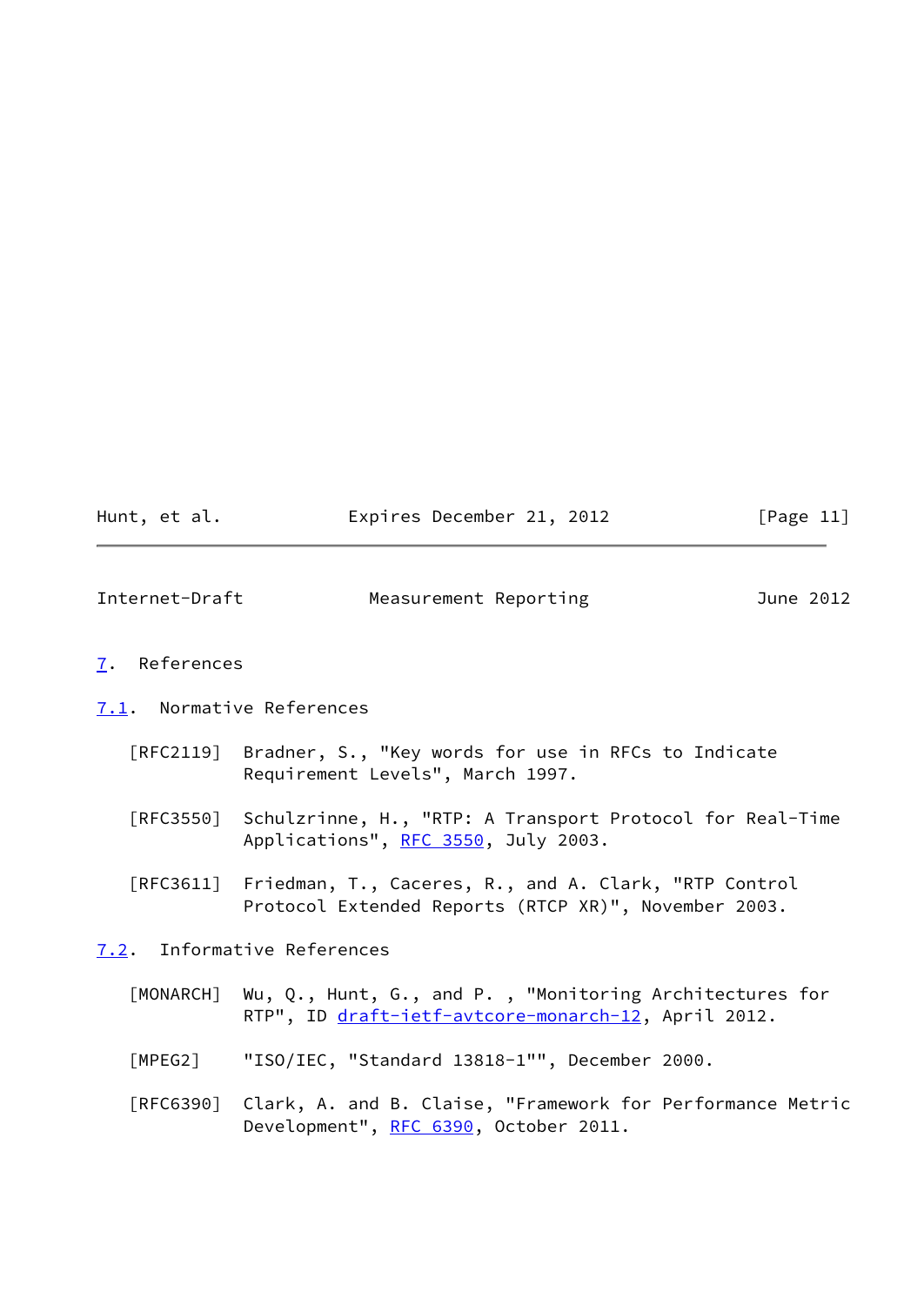| Hunt, et al. | Expires December 21, 2012 | [Page 12] |
|--------------|---------------------------|-----------|
|              |                           |           |

<span id="page-13-1"></span>

<span id="page-13-0"></span>[Appendix A.](#page-13-0) Change Log

 Note to the RFC-Editor: please remove this section prior to publication as an RFC.

<span id="page-13-2"></span>[A.1](#page-13-2). [draft-ietf-xrblock-xr-rtcp-meas-identity-07](https://datatracker.ietf.org/doc/pdf/draft-ietf-xrblock-xr-rtcp-meas-identity-07)

 The following are the major changes to [draft-ietf-xrblock-xr-rtcp-meas-identity-06](https://datatracker.ietf.org/doc/pdf/draft-ietf-xrblock-xr-rtcp-meas-identity-06):

o One more Editorial change.

<span id="page-13-3"></span>[A.2](#page-13-3). [draft-ietf-xrblock-xr-rtcp-meas-identity-06](https://datatracker.ietf.org/doc/pdf/draft-ietf-xrblock-xr-rtcp-meas-identity-06)

 The following are the major changes to [draft-ietf-xrblock-xr-rtcp-meas-identity-05](https://datatracker.ietf.org/doc/pdf/draft-ietf-xrblock-xr-rtcp-meas-identity-05):

o Editorial changes.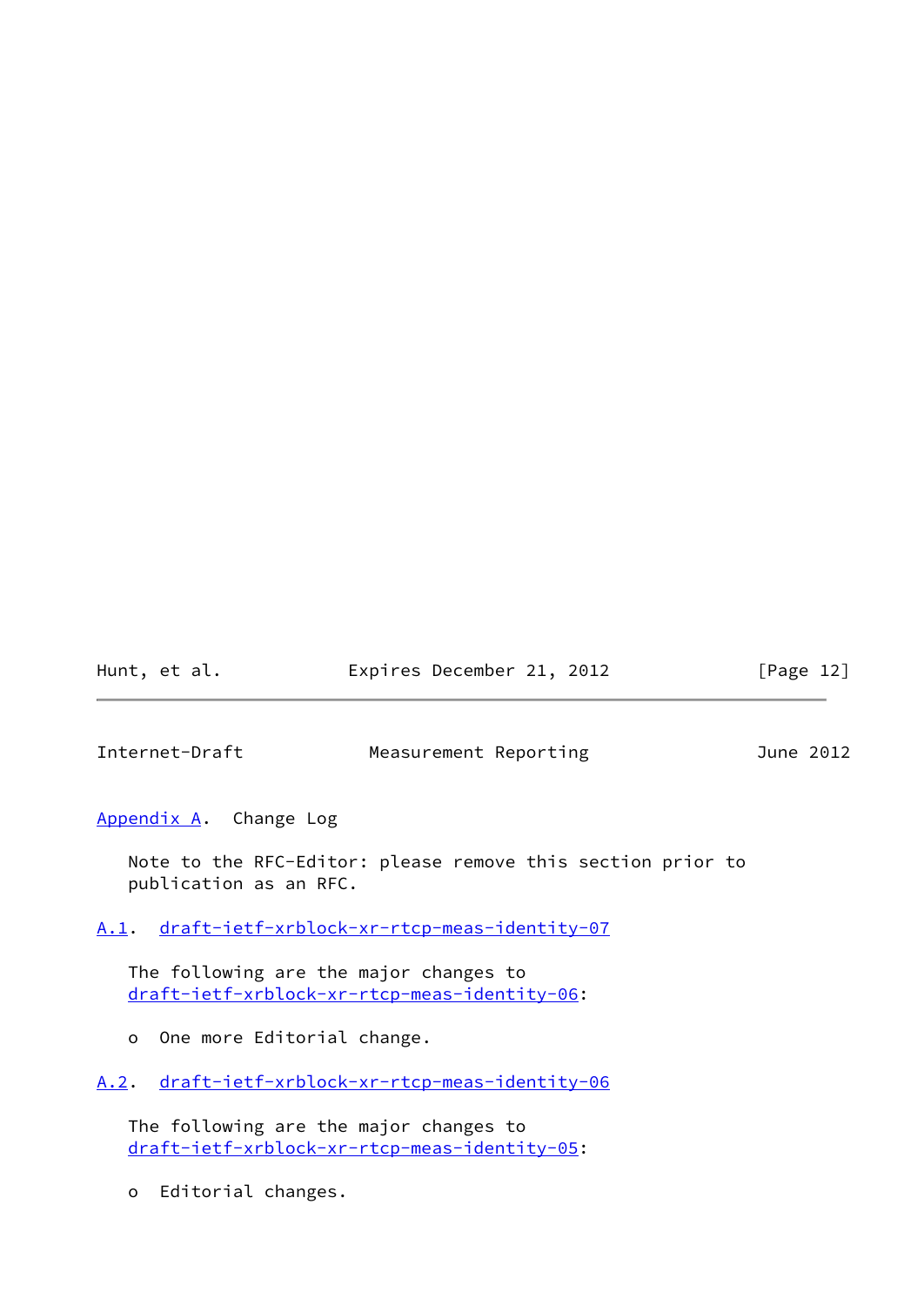## <span id="page-14-0"></span>[A.3](#page-14-0). [draft-ietf-xrblock-xr-rtcp-meas-identity-05](https://datatracker.ietf.org/doc/pdf/draft-ietf-xrblock-xr-rtcp-meas-identity-05)

 The following are the major changes to [draft-ietf-xrblock-xr-rtcp-meas-identity-04](https://datatracker.ietf.org/doc/pdf/draft-ietf-xrblock-xr-rtcp-meas-identity-04):

o Clarify the definition of extended sequence number.

<span id="page-14-1"></span>[A.4](#page-14-1). [draft-ietf-xrblock-xr-rtcp-meas-identity-04](https://datatracker.ietf.org/doc/pdf/draft-ietf-xrblock-xr-rtcp-meas-identity-04)

 The following are the major changes to [draft-ietf-xrblock-xr-rtcp-meas-identity-03](https://datatracker.ietf.org/doc/pdf/draft-ietf-xrblock-xr-rtcp-meas-identity-03):

o Change unit of measurement duration from ms to 1/65536 seconds.

<span id="page-14-2"></span>[A.5](#page-14-2). [draft-ietf-xrblock-xr-rtcp-meas-identity-03](https://datatracker.ietf.org/doc/pdf/draft-ietf-xrblock-xr-rtcp-meas-identity-03)

 The following are the major changes to [draft-ietf-xrblock-xr-rtcp-meas-identity-02](https://datatracker.ietf.org/doc/pdf/draft-ietf-xrblock-xr-rtcp-meas-identity-02):

o The Editorial changes.

<span id="page-14-3"></span>[A.6](#page-14-3). [draft-ietf-xrblock-xr-rtcp-meas-identity-02](https://datatracker.ietf.org/doc/pdf/draft-ietf-xrblock-xr-rtcp-meas-identity-02)

 The following are the major changes to [draft-ietf-xrblock-xr-rtcp-meas-identity-01](https://datatracker.ietf.org/doc/pdf/draft-ietf-xrblock-xr-rtcp-meas-identity-01):

 o Relocating information that belong to SDES item and XR Block respectively in the [section 1.](#page-2-0)

| Hunt, et al. | Expires December 21, 2012 | [Page 13] |
|--------------|---------------------------|-----------|
|--------------|---------------------------|-----------|

<span id="page-14-5"></span>Internet-Draft Measurement Reporting and June 2012

- o Rephrasing the text that describes SDES packet composition.
- o Rephrasing identifier description.
- o Other Editorial changes.
- <span id="page-14-4"></span>[A.7](#page-14-4). [draft-ietf-xrblock-xr-rtcp-meas-identity-01](https://datatracker.ietf.org/doc/pdf/draft-ietf-xrblock-xr-rtcp-meas-identity-01)

 The following are the major changes to [draft-ietf-xrblock-xr-rtcp-meas-identity-00](https://datatracker.ietf.org/doc/pdf/draft-ietf-xrblock-xr-rtcp-meas-identity-00):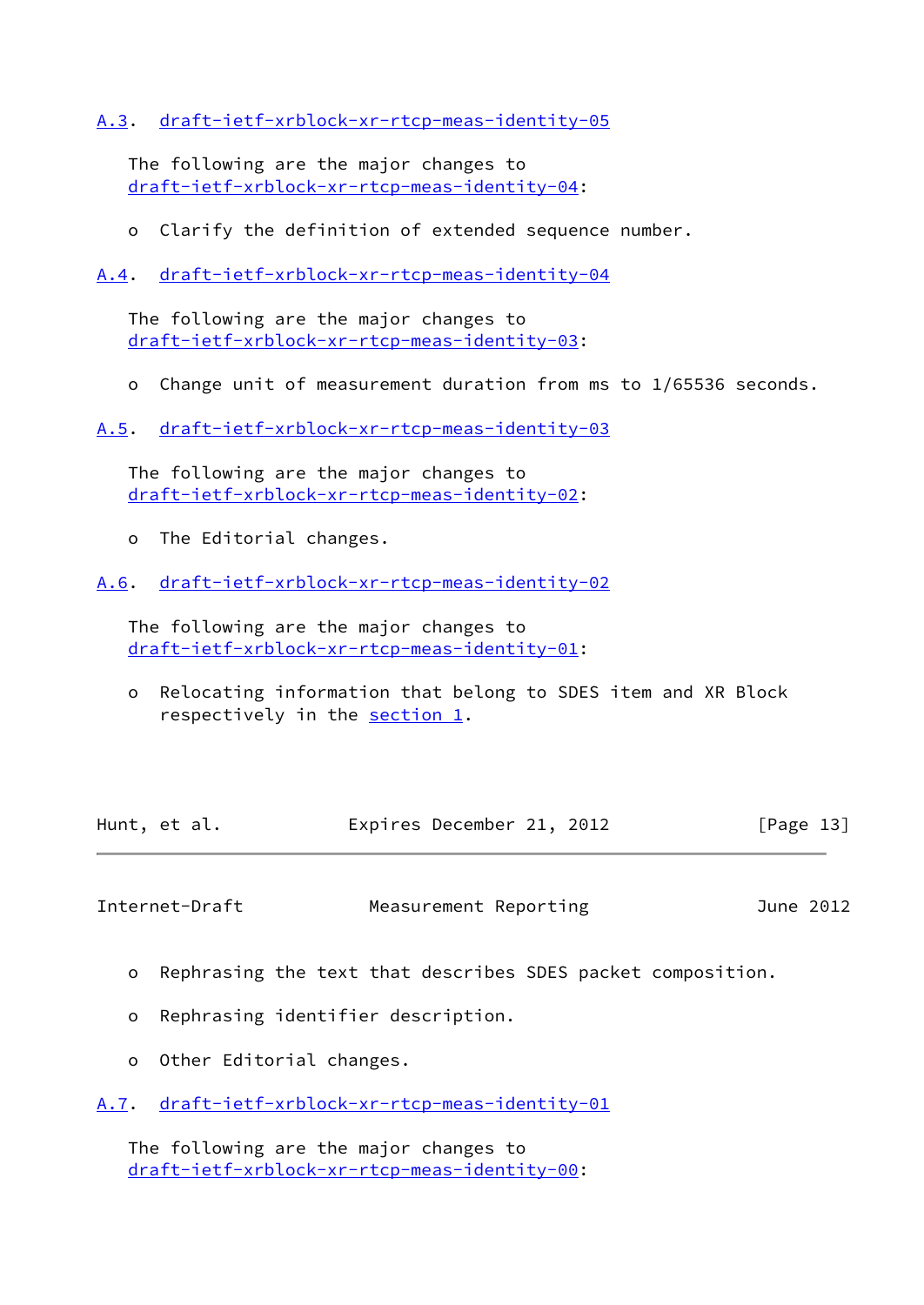- o Replace SDES item containing additional measurement information with XR Block.
- o Add [section 2](#page-4-0) to describe following [RFC2119](https://datatracker.ietf.org/doc/pdf/rfc2119) language.
- o Add [Section 1.2](#page-3-2) to make SDES item and XR Report be compliant with [RFC3550](https://datatracker.ietf.org/doc/pdf/rfc3550) and [RFC3611](https://datatracker.ietf.org/doc/pdf/rfc3611)
- o Add [Section 1.3](#page-3-3) to make SDES item and XR Report follow Performance Metrics Framework and RTP Monitoring Architecture.
- o Add section5.2 to register the new RTCP XR Block Type value.
- o Remove RTCP SDES Type values that are needed.

<span id="page-15-0"></span>[A.8](#page-15-0). [draft-ietf-xrblock-xr-rtcp-meas-identity-00](https://datatracker.ietf.org/doc/pdf/draft-ietf-xrblock-xr-rtcp-meas-identity-00)

 The following are the major changes to [draft-ietf-avt-rtcp-xr-meas-identity-02](https://datatracker.ietf.org/doc/pdf/draft-ietf-avt-rtcp-xr-meas-identity-02):

- o Change the use of SDES item to convey measurement identity instead of XR Block in [section 2.](#page-4-0)
- o Update references.
- o Update security section and remove SDP signaling section.

<span id="page-15-1"></span>

| Hunt, et al.       | Expires December 21, 2012 | [Page 14] |
|--------------------|---------------------------|-----------|
| Internet-Draft     | Measurement Reporting     | June 2012 |
| Authors' Addresses |                           |           |

 Geoff Hunt Unaffiliated